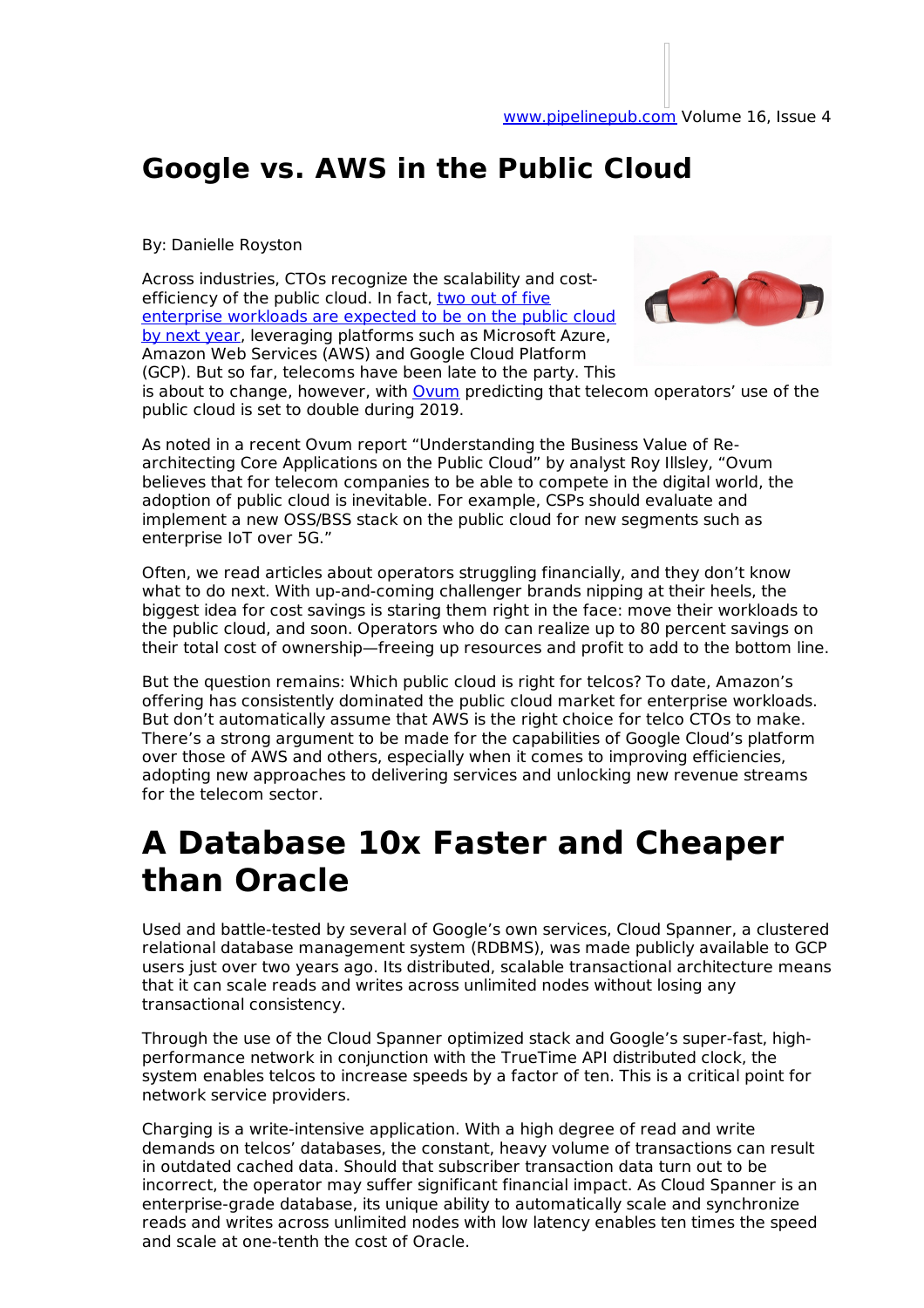# **Google's Private Network**

Secondly, consider the network infrastructure that underpins GCP. Unlike AWS, which relies on public internet to handle a majority of network traffic, GCP utilizes Google's own internal backbone network.

Consisting of thousands of miles of fiber connecting their legion of data centers across the globe, Google's own network enables it to respond to queries within milliseconds, thanks to multiple points of presence and interconnect locations between the telco database and the network edge. Ultra-low latency and—more importantly deterministic latency are at the top of the agenda of telecom CTOs.

The speed of Google Cloud's network also has an impact on cost efficiency by enabling more data to be processed in less time. A good measure of performance is Input/Output (I/O) Operations Per Second (IOPS)—the more IO operations performed per second, the better. So, GCP's speed means you get more IOPS for your money than you would with AWS.

This is also particularly the case, considering Google offers billing on a per-second basis compared to Amazon's per-hour model.

# **Security First**

Another important factor is security. According to Gartner, through 2020, public cloud workloads will suffer at least 60 percent fewer security incidents than those in traditional data centers. So, in fact, moving your data to the public cloud can offer more security than your own data center.

GCP benefits from the same proprietary security measures that Google employs across all its products, including an investment of more than \$3 billion in security for their cloud platform annually. The investment provides telco CTOs assurance that their valuable data is protected.

The data stored in the cloud platform itself, as well as that in transit between Google, its customers and its data centers, is encrypted under 256-bit AES. To further strengthen security, Google's Cloud Identity and Access Management (Cloud IAM) system provides predefined roles to allow granular access to certain specific GCP resources while preventing unwanted access to others. This is similar to Amazon's provisions.

Google has gone even further, however, with the development of its own custom microcontroller. Called Titan, it is designed specifically to meet Google's hardware security requirements and use case scenarios. This secure, low-power chip establishes a hardware root of trust for cryptographic operations in GCP data centers to ensure that a machine boots from a known good state using verifiable code.

In fact, it was this focus on security that saw GCP placed as a leader alongside AWS recently in Forrester's Public Cloud Platform Native Security Wave. In Google's own words, "put security first, everything else will follow."

So, which public cloud features demonstrate superior security? Look for vendors that commit to:

- Layered defense with strong perimeters and surveillance on cloud data centers
- Highly controlled access, preventing any unauthorized partner, vendor, or employee from entering with defense depth controls at every layer
- Encryption at rest by default
- Transparency through frequent third-party certifications and audits

## **Solid Technology Foundation**

Recent research by analyst firm Gartner shows that GCP now outranks both AWS and Microsoft Azure in terms of technical capabilities, which has led to increased adoption